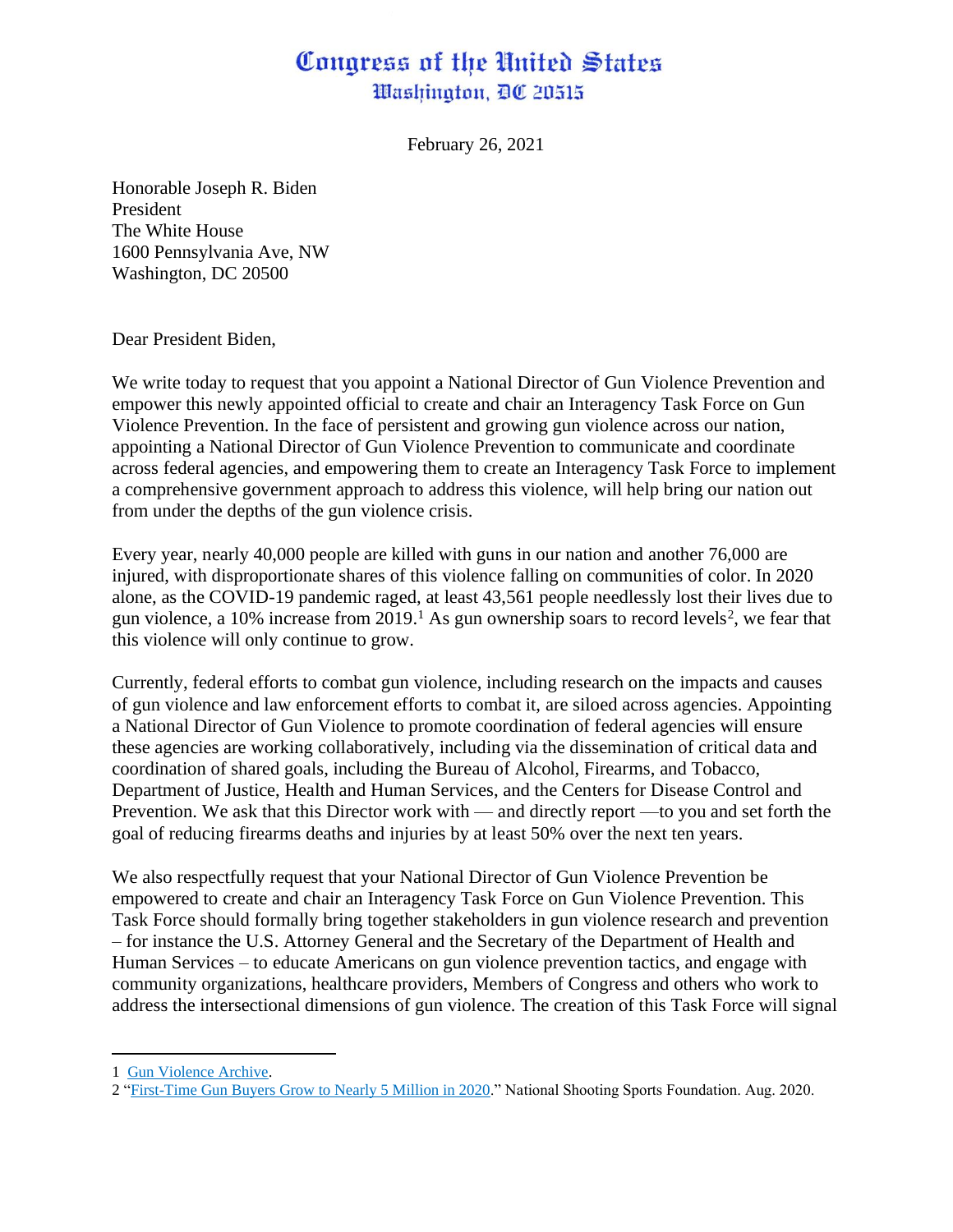the importance of this issue to our nation and further a comprehensive government approach to addressing it.

We applaud each of the commitments you have made to combatting gun violence and ask that you give strong and immediate consideration to appointing a National Director of Gun Violence Prevention who could create and chair an Interagency Task Force on Gun Violence Prevention. We look forward to partnering with you in this work, and greatly appreciate your consideration of these requests.

Sincerely,

Julleyer

Joe Neguse Lucy McBath

Lucy MCBath

Member of Congress Member of Congress

Mike Doyle Terri A. Sewell Eleanor Holmes Norton Member of Congress Member of Congress Member of Congress

 $\sqrt{s}}/s$  /s/

 $\sqrt{s}}/s$  /s/ Juan Vargas Jan Schakowsky Suzanne Bonamici

 $\sqrt{s}}/s$  /s/

Grace Meng Dwight Evans Earl Blumenauer Member of Congress Member of Congress Member of Congress

 $\sqrt{s}}$ /s/  $\sqrt{s}$ /

Member of Congress Member of Congress Member of Congress

James P. McGovern Susan Wild Carolyn B. Maloney Member of Congress Member of Congress Member of Congress